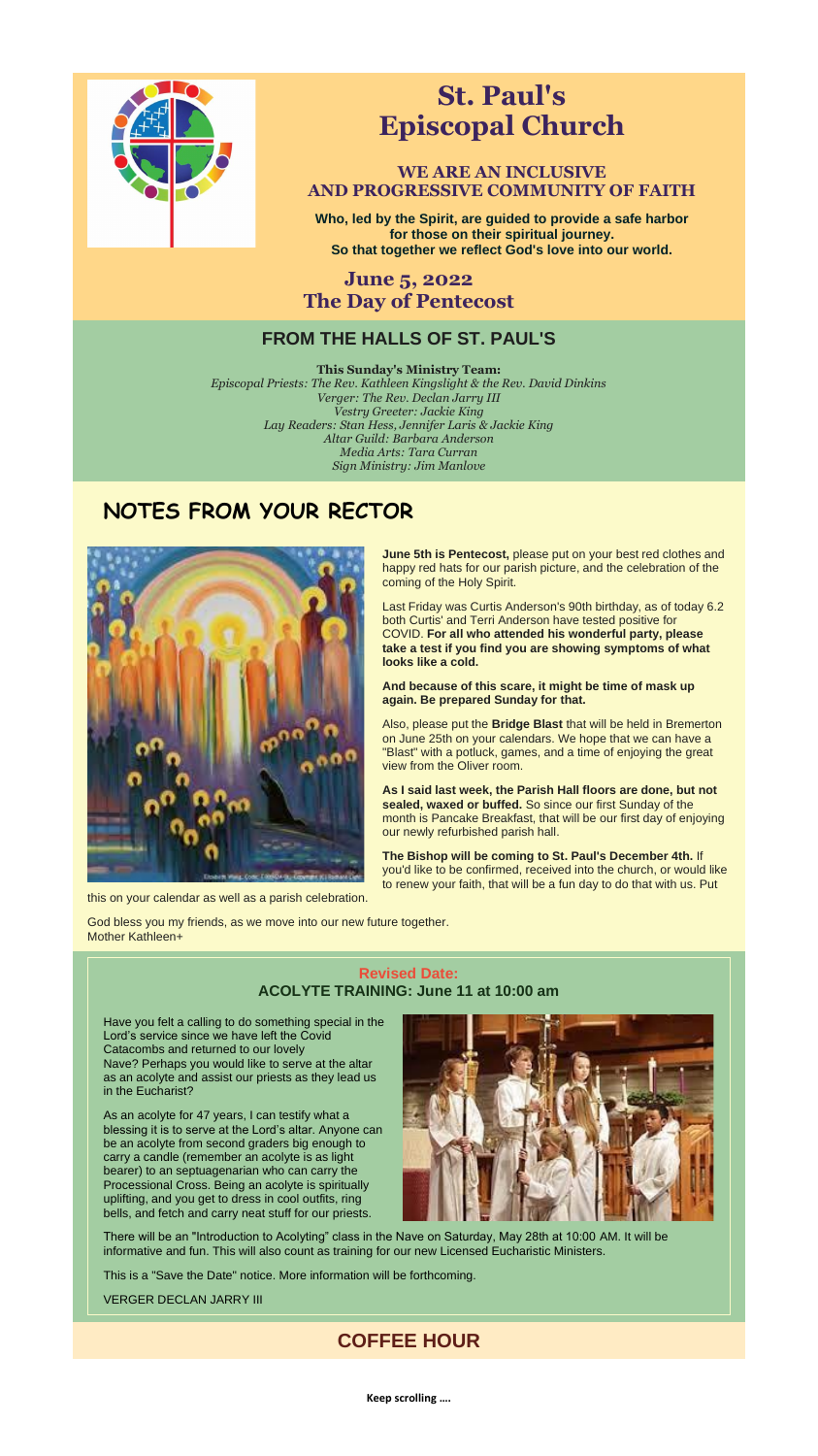**Keep scrolling ….**



#### **I'm hearing from everyone how much they LOVE having coffee hour again!**

So here is our new plan for our coffee drinking, and time to socialize on Sunday's after church:

#### **1st Sunday - Pancake Breakfast in PH 2nd - Coffee hour in the Oliver room 3rd - Denny's or Family Pancake 4th - Coffee hour in the Oliver Room**

and if there's a **5th Sunday** it will be coffee hour. We hope that this will allow our volunteers to be spaced in such a way as to not be overwhelmed, AND a chance for us to rebuild those relationships challenged by the last couple of years. Also, on those restaurant Sundays, perhaps we can get into the habit of taking newcomers to breakfast on our dollar!

**We look forward to others who will step forward to becoming involved.**

### **The Book Group Of St. Paul's meets every Monday evening at 6:30 pm via Zoom.**

The St. Paul's Book Group has selected **Waking Up White: And Finding Myself in the Story of Race** by Debbie Irving for our new book to read starting Monday, December 13.

will meet on Wednesday, June 8 at 9:30 am in the Oliver Room. We will discuss the readings for the following Sunday.

This book is part of the Episcopal Church Sacred Ground curriculum and is being read by our Vestry. It is a book for us to discuss "White Privilege." A book written from the author's personal journey as a privileged white person in the U.S. learning about the racial divide.

The book group feels that by reading the book aloud each week, we will be able to focus on the journey of racial reconciliation, take time to discuss the chapter questions, and learn from each other. Come and join us; books can be purchased, checked out at the library, or you can just listen. **When was the last time you listened to a whole book being read by friends?**

#### Peace to You, Call if you have questions or just join in. Katherine Adams 360-377-9942

Join Zoom Meeting

[https://us02web.zoom.us/j/85253008185?pwd=U0dVUjYrTHBtSnFIUlZaa2Z2UURDZz09](https://r20.rs6.net/tn.jsp?f=001smPzftrDGqcFRwaa3NJ8_3k9u2w3tubMRFVwYnM3vX0lTt90D1hyGDMbKUJMpPminrIIA9TX5u7W22w1_dPhhygQmFSsqAK4glJp14TsdLziTjWnuJHYmGVkVakuUKObIA0m_Af7K2qX6aaHH_oSx2NFVVt1oB8shVNdqI0lvm4P0Q5oQz__DDy-7nbvWjhdmmMVCs1H48XeSOo4J-1-tXOc2m24IfNU&c=Sz6pXFn8J9b-FcadEvElUioJ7YKByX6LkgUX8vIvaynQKKWnWSo_5g==&ch=O0Liy_TZjI0pcEB5f8NNIQC8AwgqnJfQ7KROS-Cl7LqLsJCoXvwMsQ==)



Meeting ID: 852 5300 8185 Passcode: journey One tap mobile +12532158782,,85253008185#,,,,\*2765104# US (Tacoma) +16699006833,,85253008185#,,,,\*2765104# US (San Jose)

### **St. Paul's Bible Study**

The readings are: Proverbs 8: 1-4, 22-31 Psalm 8 Romans 5:1-5 John 16:12-15



All are welcome! Contact Sue Ahrens at 360.471.2139 with any questions.

See you on Wednesday!

# Bremerton Backpack<br>Brigade

Serving the first needs of the child, so that they may learn



Attached is the June Brigade newsletter. There's never enough room to share just how much all the support that the Brigade receives from you means to us. You make a difference in the lives of hungry children in so many ways. Without your willing hearts and hands, without your prayers and good vibes, without your generosity -- there would be no Brigade.